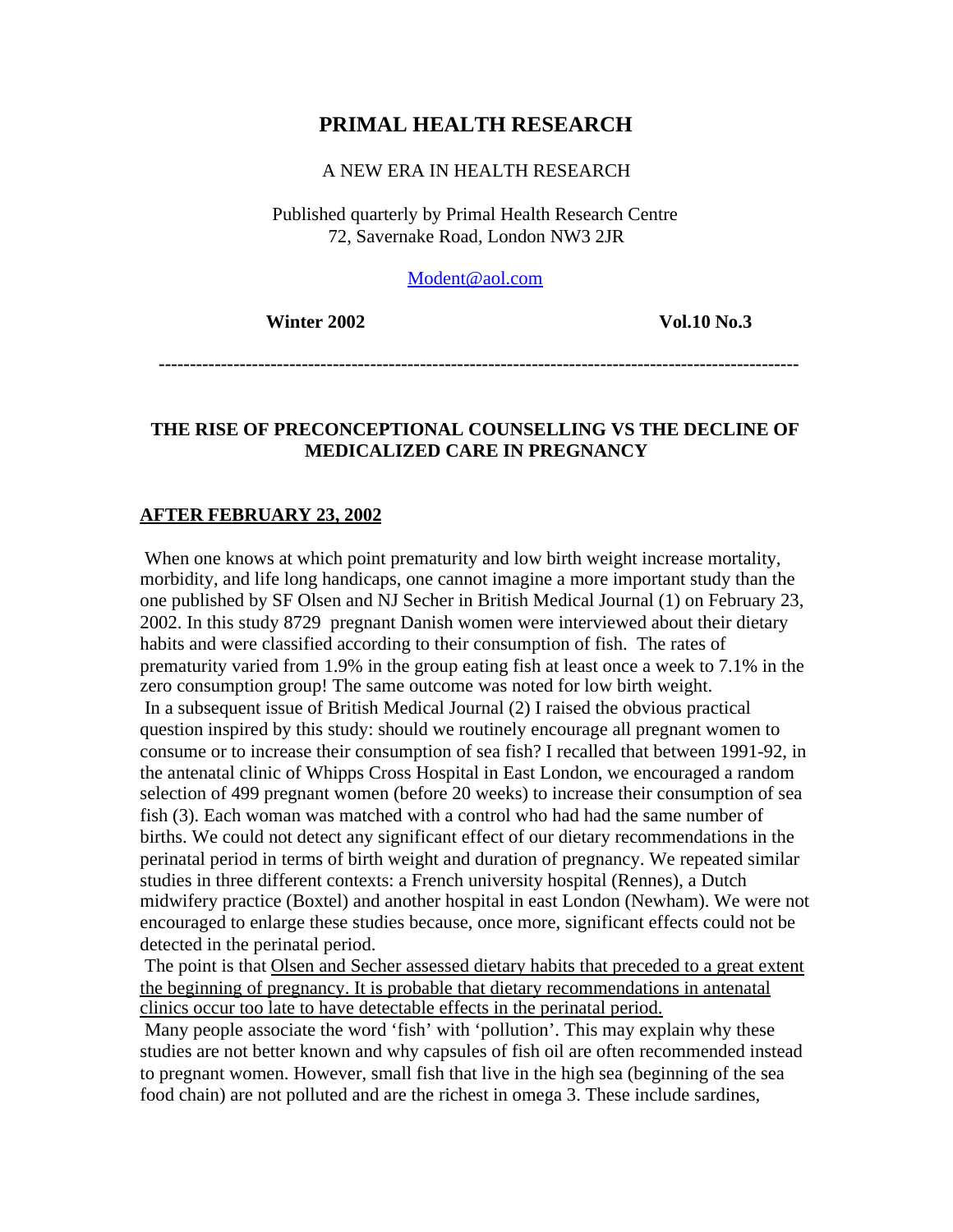pilchards, anchovies, herrings, etc.; all safe (and cheap). We must also emphasize that eating fish is not the same as taking capsules of fish oils. It is more than consuming long chain omega 3 fatty acids. It also provides high quality proteins and a good balance in minerals. Many of these minerals (e.g. selenium and zinc) tend to be more scarce than in the past in the land food chain. Furthermore when people eat fish they automatically reduce the amount of other kinds of food (a difference with supplements). Interpreting the apparent contradiction between the results of the Danish study and the results of our studies raises questions regarding the relative importance of routine medicalized care in pregnancy and preconceptional counselling.

# **IS ROUTINE MEDICALIZED CARE IN PREGNANCY WORTHWHILE?**

In many countries about 10 prenatal visits is routine. Each visit offers an opportunity for a battery of tests. These traditional patterns of medical care are based on the belief that more antenatal visits mean better outcomes. They are not based on scientific data.

### An examination of the concept of routine medicalized care

 British studies failed to find any association between late enrollment in prenatal care (after 28 weeks gestation) and either adverse maternal or neonatal outcomes (4) or between the number of visits and the onset of eclampsia (5). This casts doubts on the efficacy of such protocols. Within the British National Health Service, the number of visits is not as strongly associated with socio-economic status as it is in the USA. This makes the results of the British studies comparatively easier to interpret than those of the American studies (6,7).

 However, it is worth analyzing the CDC's Morbidity and Mortality Weekly report dated December 6, 2002 (CDC = Center for Disease Control and Prevention in the U.S.). It appears that women who were born outside the U.S. are more likely than their racial and ethnic counterparts born in the U.S. to begin prenatal care late or to have no prenatal care at all. 'In spite of that' (or perhaps 'because of that'?) state born women are more likely than their counterparts born outside the United States to give birth preterm (11.9% versus 10.5%) or to give birth to a low weight baby (7.9% versus 6.4%).

It is also fruitful to analyze trials comparing different schedules of antenatal visits. One was conducted in California, in a Kaiser Permanente Medical Center (8). A second trial, in South East London, involved 2794 women (9). A third one, by WHO, involved 53 centres in Thailand, Cuba, Saudi Arabia and Argentina (10). None of these trials demonstrated any benefits of conventional schedules compared with reduced visit schedules.

 One may also wonder if women who have a great number of antenatal visits give birth more easily than those with none. For obvious reasons, a randomized trial is impossible. A study on the effect of cocaine use on the progress of labour unexpectedly suggested the opposite (11). The researchers took into account that one-third of cocaine users had no prenatal care, versus 4% of nonusers. It was therefore essential to determine the average dilation at admission among nonusers of cocaine who had no prenatal care. It appeared that the mean dilation at admission in this group was 5.4 cm, whereas it was 3.8 among those who had more than four antenatal visits (it was 4.63 for cocaine users).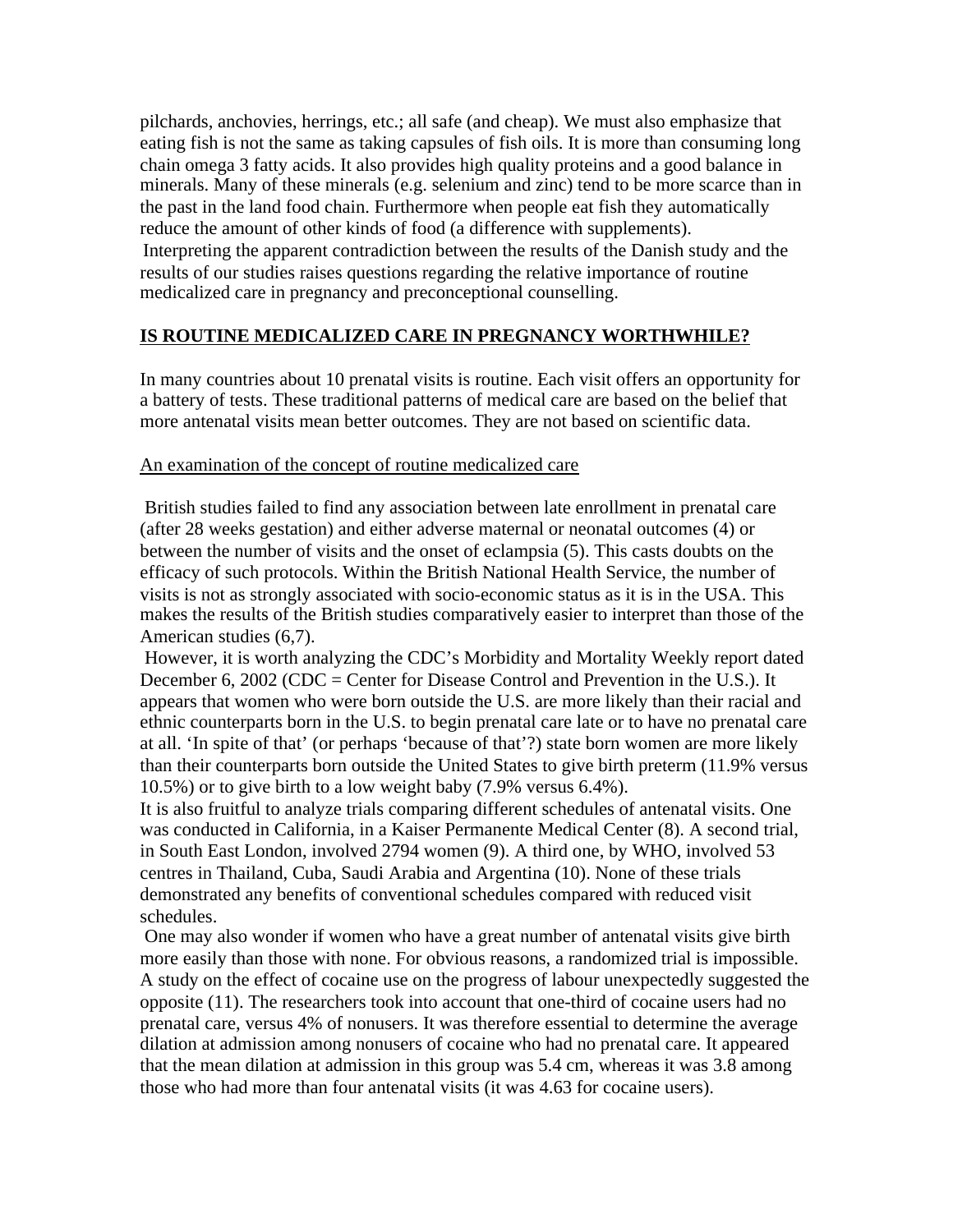#### Reconsidering the content of antenatal visits

Not long ago the main reason for the first antenatal visit was to establish the diagnosis of pregnancy and to determine the due date. Since reliable pregnancy tests can now be bought over-the-counter, most women have their pregnancy confirmed before visiting a health professional and have a reliable date of conception. Knowing that a pregnancy lasts about nine months, most women can calculate the most probable time for the birth of their baby. One can therefore claim that the primary reason for an early antenatal visit has disappeared.

Routine ultrasound scanning in pregnancy became the symbol of modern prenatal care. It is also its most expensive component. A series of studies compared the effects on birth outcomes of routine ultrasound screening versus the selective use of the scans. One of these randomized trials, published in New England Journal of Medicine, involved 15,151 pregnant women (12). The last sentence of the article is unequivocal: "Whatever the explanation proposed for its lack of effect, the findings of this study clearly indicate that ultrasound screening does not improve perinatal outcome in current US practice". Around the same time, an article in British Medical Journal (13) assembled data from four other comparable randomized trials (meta-analysis). The authors concluded: "Routine ultrasound scanning does not improve the outcome of pregnancy in terms of an increased number of live births or of reduced perinatal morbidity. Routine ultrasound scanning may be effective and useful as a screening for malformation. Its use for this purpose, however, should be made explicit and take into account the risk of false positive diagnosis in addition to ethical issues".

It is possible that, in the future, a new generation of studies (in the framework of primal health research) will cast doubts on the absolute safety of repeated exposure to ultrasound during fetal life. One of the effects of the selective use is to reduce dramatically the number of scans, particularly in the vulnerable phase of early pregnancy.

 Even in a high risk population of pregnant women, ultrasound scans are not as useful as commonly believed. Evidence from randomized controlled trials suggests that sonographic identification of fetal growth retardation does not improve outcome despite increased medical surveillance (14,15). In diabetic pregnancies it has been demonstrated that ultrasound measurements are not more accurate than clinical examination to identify high birth weight babies (16). This led to the memorable title of an editorial of British Journal of Obstetrics and Gynaecology: 'Guess the weight of the baby'.

 In many countries, the amount of red blood cells pigment (hemoglobin concentration) is routinely measured in pregnancy. There is a widespread belief that this test can effectively detect anaemia and iron deficiency. In fact, this test cannot diagnose iron deficiency because the blood volume of pregnant women is supposed to increase dramatically, so the hemoglobin concentration indicates first the degree of blood dilution, an effect of placental activity. A large British study, involving 153,602 pregnancies (17), found that the highest average birth weight was in the group of women who had a hemoglobin concentration between 8.5 and 9.5. Furthermore, when the hemoglobin concentration fails to fall below 10.5 there is an increased risk of low birth weight, preterm birth and pre-eclampsia. The regrettable consequence of routine evaluation of hemoglobin concentration is that, all over the world, millions of pregnant women are wrongly told that they are anaemic and are given iron supplements. There is a tendency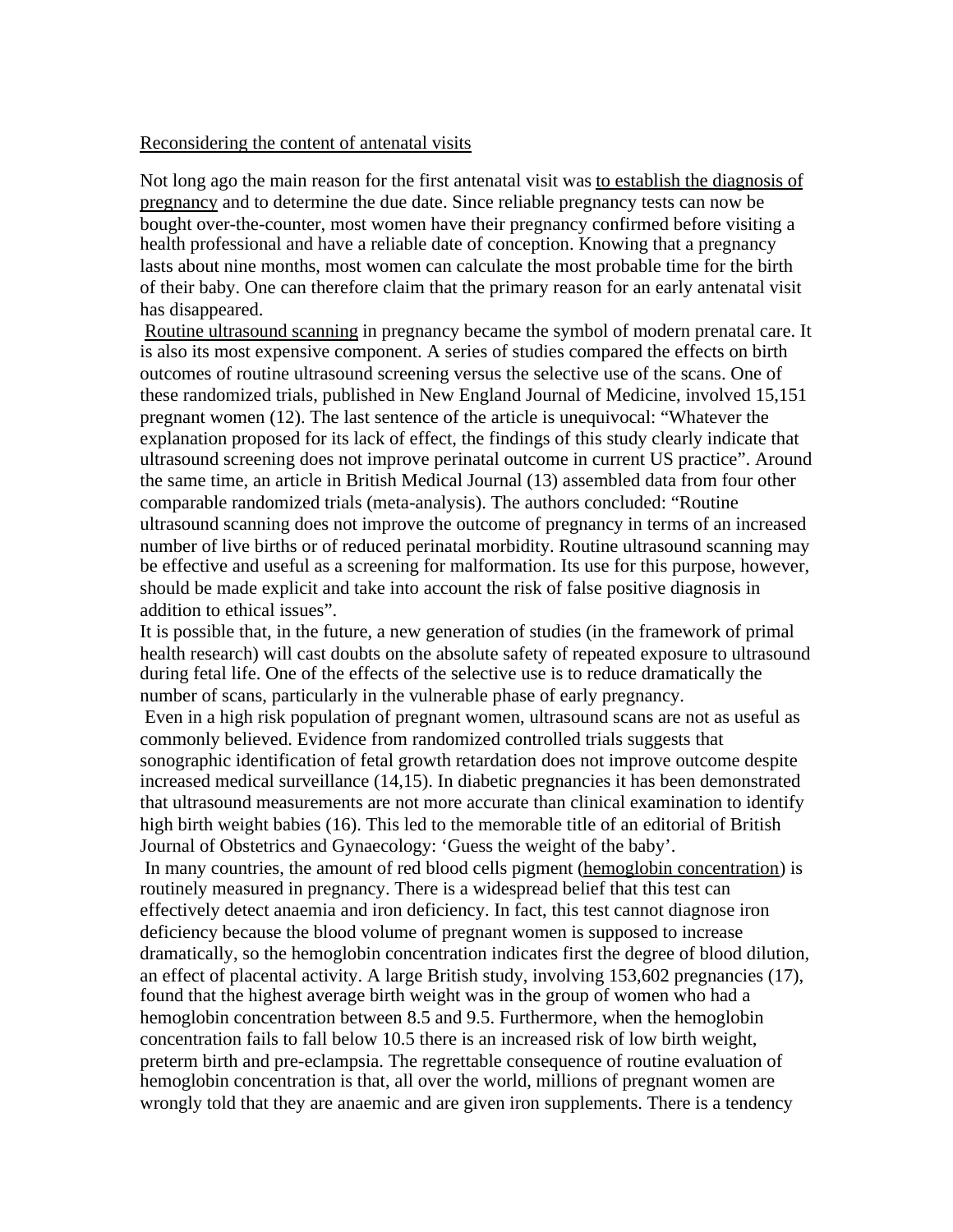both to overlook the side effects of iron (constipation, diarrhea, heartburn, etc.) and to forget that iron inhibits the absorption of such an important growth factor as zinc (18). Furthermore, iron is an oxidative substance that can exacerbate lipid peroxidation (free radicals) and might even increase the risk of pre-eclampsia (19).

 Another routine screening practiced in certain countries is for so-called gestational diabetes. This is the reason for using the glucose tolerance test. If the glycaemia (amount of glucose in the blood) is considered too high after absorption of sugar, the test is positive. This diagnosis is useless because it merely leads to simple recommendations that should be given to *all* pregnant women, such as: avoid pure sugar (including soft drinks, sodas, etc.), choose complex carbohydrates (pasta, bread, rice, etc.), and have a sufficient amount of physical exercise. A huge Canadian study demonstrated that the only effect of routine glucose tolerance screening was to inform 2.7% of pregnant women that they have gestational diabetes (20). The diagnosis did not change the birth outcomes. Even the routine measurement of blood pressure in pregnancy may be reconsidered. Its original purpose was to detect the preliminary signs of pre-eclampsia, particularly at the end of a first pregnancy. But increased blood pressure, without any protein in the urine, is associated with *good* birth outcomes (21, 22, 23, 24). The prerequisite, to diagnose preeclampsia, is the presence of more than 300 mg of protein in the urine per 24 hours. Finally, it is more useful to rely on the repeated use of the special strips for 'urinalysis' one can buy in any pharmacy. Measuring the blood pressure is thus not essential.

### What can the doctor offer?

After challenging the very principle of routine medicalized care in pregnancy and after evaluating the content of antenatal visits, we can explore the issue from a third perspective. We can wonder what the doctor can do after the conception of a baby, in order to influence outcomes. Since prematurity is a major preoccupation, let us focus on what medical care can offer in order to reduce the incidence of preterm births. Recently, considerable research focused on the potential for antibiotic prophylaxis. A large multicentre randomised controlled trial involving 6295 women did not support the use of antibiotics (25). Furthermore, the treatment of vaginal infection in early pregnancy does not decrease the incidence of preterm delivery (26). Cerclage of the cervix has been widely used in order to reduce the risk of premature birth especially in cases of a short and 'incompetent' cervix. In fact, the data conflict about the value of this technique, which reportedly doubles the risk of postpartum fever (27). Medical interventions also do not reduce the risk of having a small-for-date baby. Even bed rest restrictions are useless and even harmful.

From the point of view of the expectant mother the primary question should be: "What can the doctor do for me and my baby, since I already know I am pregnant and I can feel the baby growing?" The doctor should answer with humility: "Not a lot, apart from detecting a gross abnormality and offering an abortion".

### **THE RISE OF PRECONCEPTIONAL COUNSELLING**

At the same time, when we have the data exposing routine medicalized prenatal care as a huge waste of time and money, we are constantly pressured to focus on what can be done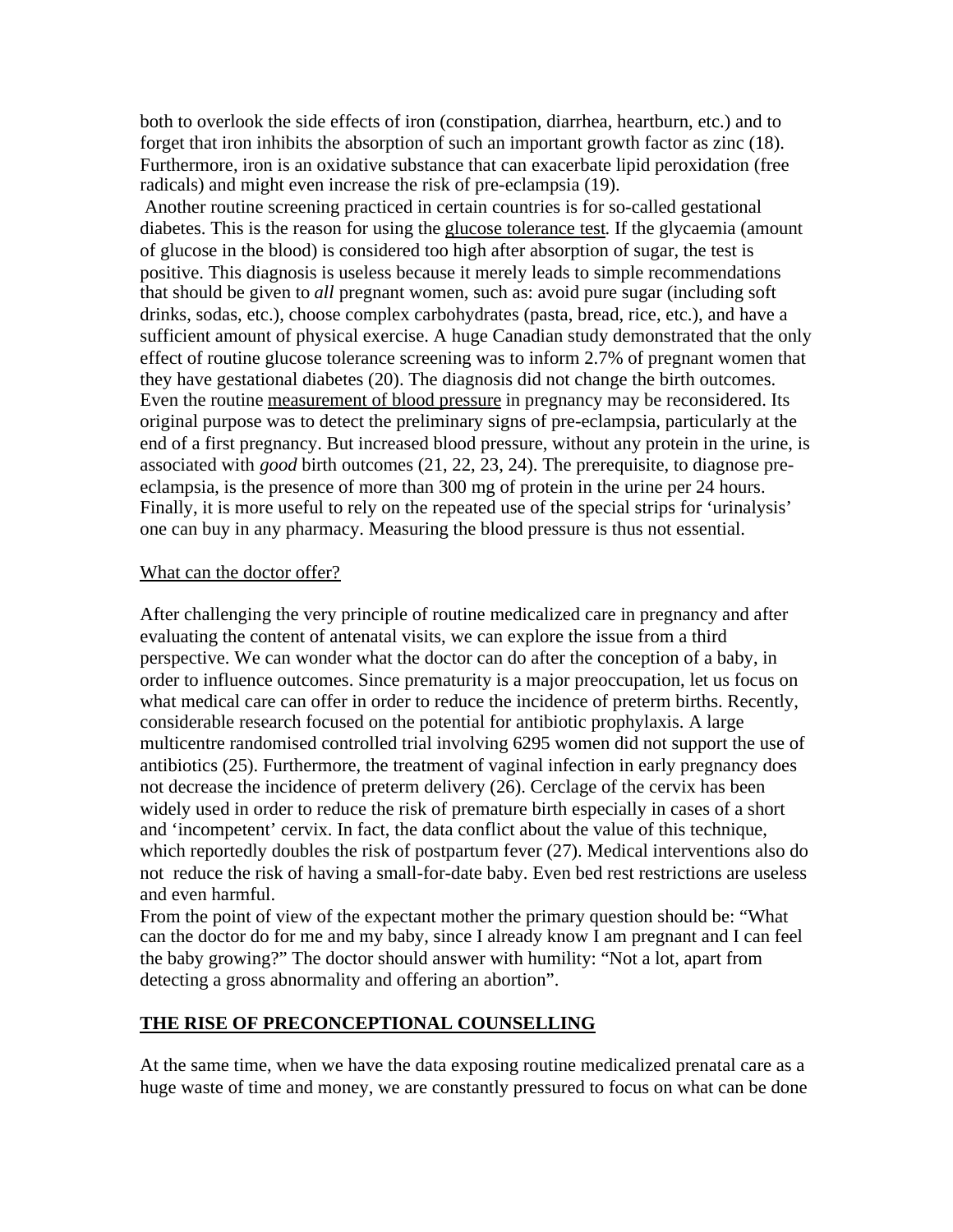before conception. Today it is beyond doubt that prevention of abnormalities such as spina bifida is effective before conception; almost everybody has heard about folic acid. In terms of nutrition we emphasized the facts revealed by comparing the Danish study and our own studies of fish consumption. An accumulation of data provided by a great variety of medical disciplines indicates what should be considered the main threat for the health of the unconceived generations: the intrauterine pollution by synthetic fat soluble chemicals that accumulate over the years in human adipose tissues. The foundation of any preconceptional programme such as our 'accordion method' must be to reduce the body burden of synthetic pollutants before conceiving a baby(28). The same issue concerns the father-to-be since the development of the concept of "male-mediated developmental toxicity": it appears today that certain diseases or developmental disorders occur more frequently when the man has been exposed to certain pollutants. The good news is that there is already a group of people (mostly women) who, on the one hand, are aware of the limits of the role of medicine in pregnancy and who recognize, on the other hand, the enormous potential of preconceptional preparation. Thanks to their motivation and generosity the Primal Health Research Centre is now in a position to conduct a long-awaited study in order to answer a simple question: "How effective is the accordion method?"

### **THE FUTURE**

How long will it take to develop an interest for the health of the unconceived generations? If we had the answer to this question we could anticipate how long it will take to balance the relative importance of preconceptional counselling and antenatal care. Recent studies indicate how far our responsibility extends concerning the health of future generations. Researchers took into account the food available during a period of poverty in Swedish history (1890) compared with times of greater and greater affluence (1905,1920). The conclusion is that the risk of dying from diabetes is significantly higher if the paternal grandfather was exposed to a surfeit of food in childhood (29).

 We should not conclude that there is no need at all for medical visits in pregnancy: we cannot make a comprehensive list of all the reasons why women might need the advice or the help of a qualified health professional before giving birth. It is the word 'routine' that should be discarded. It is easy to explain why the current habits are a waste of time and money; it is also easy to explain why they are potentially dangerous. It is dangerous to misinterpret the results of a routine test and to tell a healthy pregnant woman that she is anaemic and that she needs iron supplements. It is dangerous to present an isolated increased blood pressure measurement as bad news. It is dangerous to tell a pregnant woman that she has a 'gestational diabetes'. In general, it is the very style of medicalized prenatal care, constantly focusing on potential problems, which has a strong "nocebo effect"(30, 31, 32).

 The fall of routine medicalized antenatal care should go along with a rediscovery of the basic needs of pregnant women. I well remember the atmosphere of happiness that accumulated during singing evenings in the maternity unit at the Pithiviers Hospital in France. These singing sessions probably had more positive effects on the development of babies in the womb than a series of ultrasound scans. Pregnant women need to socialize and share their experiences. It is easy to create occasions for that: swimming, yoga,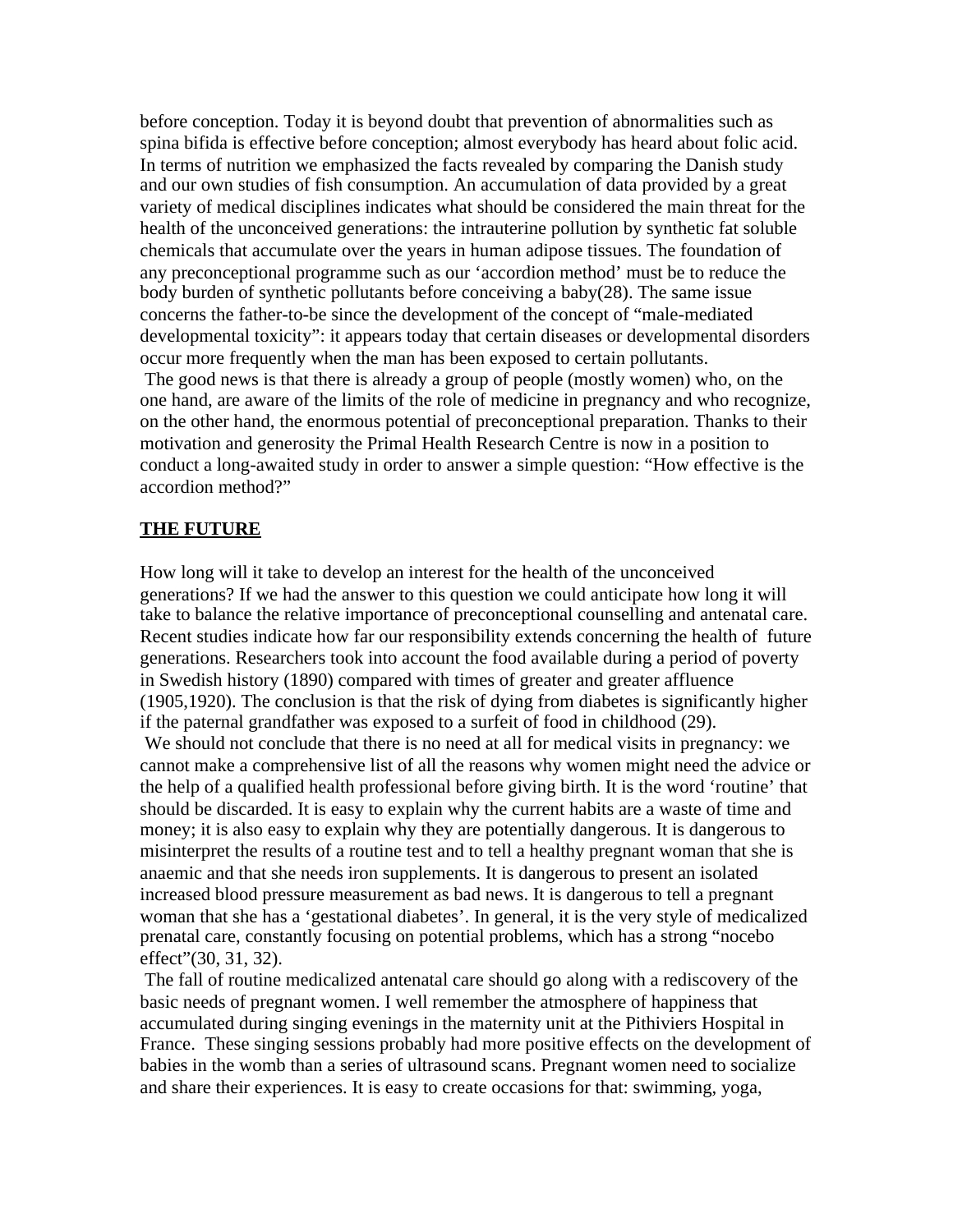prenatal exercise sessions…Let us dream of the potential of specialized restaurants for parents-to-be!

# **Michel Odent**

# REFERENCES

- -1 Olsen S, Secher NJ. Low consumption of seafood in early pregnancy as a risk factor for preterm delivery: prospective cohort study. BMJ 2002; 324: 447
- -2 Odent M, Colson S, De Reu P. Consumption of seafood and preterm delivery Encouraging pregnant women to eat sea fish did not show effect. BMJ 2002; 324: 1279
- -3 Odent M, McMillan L, Kimmel T. Prenatal care and sea fish. Eur J Obstet Gynecol Reproduct Biol 1996; 68: 49-51.
- -4 Thomas P, Golding J, Peters TJ. Delayed antenatal care: does it affect pregnancy outcome? Soc Sci Med 1991; 32: 715-23.
- -5 Douglas KA, Redman CW. Eclampsia in the United Kingdom. BMJ 1994; 309: 1395-400.
- -6 Vintzileos AM, Ananth CV, et al. The impact of prenatal care in the United States on preterm births in the presence or absence of antenatal high-risk conditions. Am J Obstet Gynecol 2002; 187: 1254-7.
- -7 Vintzileos AM, Ananth CV, et al. The impact of prenatal care on postneonatal deaths in the presence or absence of antenatal high-risk conditions. Am J Obstet Gynecol 2002; 187: 1258-62.
- -8 Binstock MA, Wolde-Tsadik G. Alternative prenatal care: impact of reduced visit frequency, focused visits and continuity of care. J Reprod Med 1995; 40: 507-12.
- -9 Sikorski J, Wilson J, et al. A randomised controlled trial comparing two schedules of antenatal visits: the antenatal project. BMJ 1996; 312: 546-53.
- -10 Villar J, Baaqueel H, et al. WHO antenatal care randomized trial for the evaluation of a new model of routine antenatal care. Lancet 2001; 357: 1551-64.
- -11 Wehbeh H, Matthews RP, et al. The effect of recent cocaine use on the progress of labor. Am J Obstet Gynecol 1995; 172: 1014-8.
- -12 Ewigman BG, Crane JP, et al. Effect of prenatal ultrasound screening on perinatal outcome. N Engl J Med 1993; 329: 821-7
- -13 Bucher HC, Schmidt J G. Does routine ultrasound scanning improve outcome in pregnancy? Meta-analysis of various outcome measures. BMJ 1993; 307: 13-7.
- -14 Larson T, Falck Larson J, et al. Detection of small-for-gestational-age fetuses by ultrasound screening in a high risk population: a randomized controlled study. Br J Obstet Gynaecol 1992; 99: 469-74.
- -15 Secher NJ, Kern Hansen P, et al. A randomized study of fetal abdominal diameter and fetal weight estimation for detection of light-for-gestation infants in low-risk pregnancy. Br J Obstet Gynaecol 1987; 94: 105-9.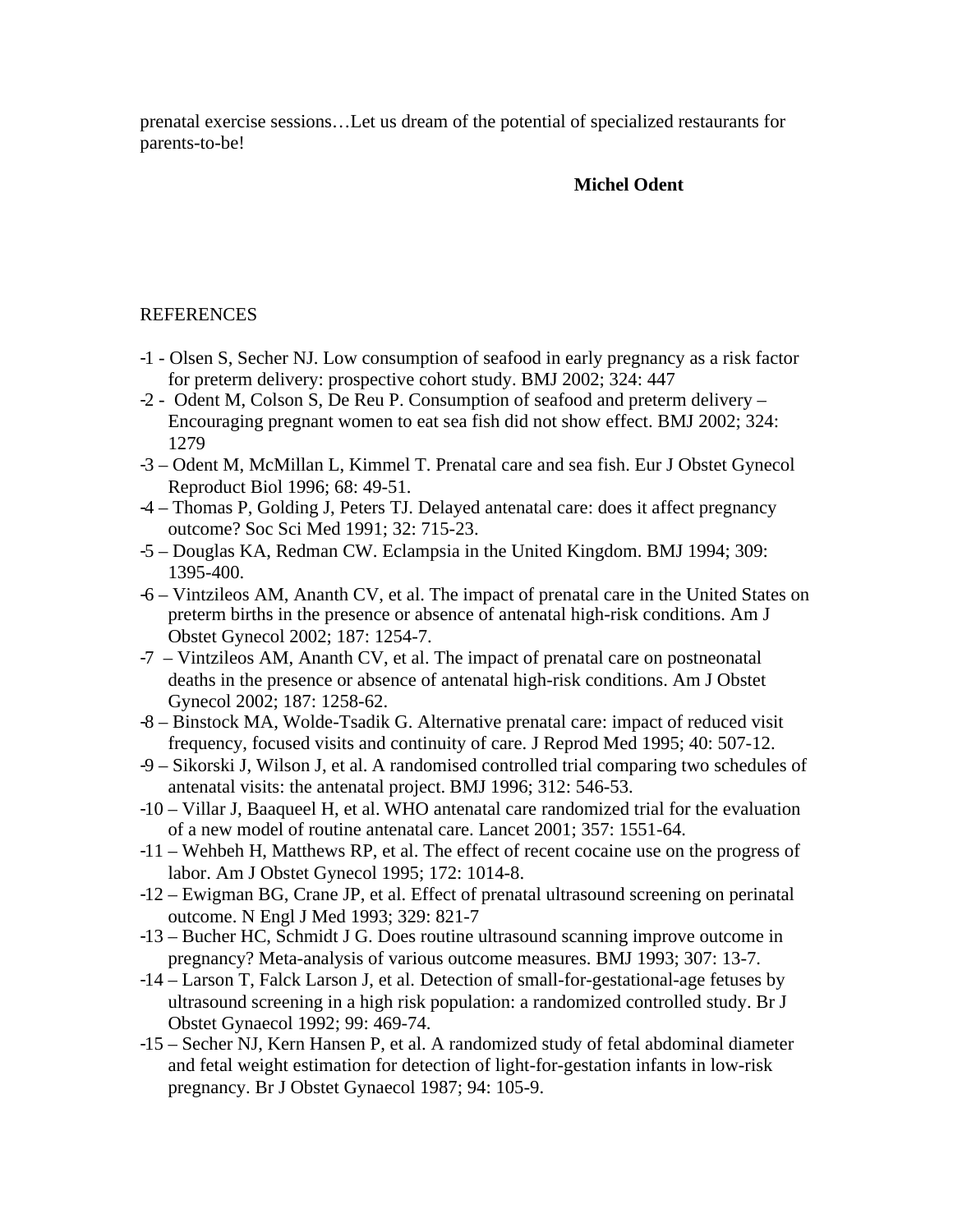- -16 Johnstone FD, Prescott RJ, et al. Clinical and ultrasound prediction of macrosomia in diabetic pregnancy. Br J Obstet Gynaecol 1996; 103: 747-54.
- -17 Steer P, Alam MA, Wadsworth J, Welch A. Relation between maternal haemoglobin concentration and birth weight in different ethnic groups. BMJ 1995; 310:489-91.
- -18 Valberg LS. Effects of iron, tin, and copper on zinc absorption in humans. Am J Clin Nutr 1984; 40:536-41.
- -19 Rayman MP, Barlis J, et al. Abnormal iron parameters in the pregnancy syndrome preeclampsia. Am J Obstet Gynecol 2002; 187 (2): 412-8.
- -20 Wen SW, Liu S, Kramer MS, et al. Impact of prenatal glucose screening on the diagnosis of gestational diabetes and on pregnancy outcomes. Am J Epidemiol 2000; 152(11): 1009-14.
- -21 Symonds EM. Aetiology of pre-eclampsia: a review. J R Soc Med 1980; 73: 871- 75.
- -22 Naeye EM. Maternal blood pressure and fetal growth. Am J Obstet Gynecol 1981; 141: 780-87.
- -23 Kilpatrick S. Unlike pre-eclampsia, gestational hypertension is not associated with increased neonatal and maternal morbidity except abruptio. SPO abstracts. Am J Obstet Gynecol 1995; 419: 376.
- -24 Curtis S, et al. Pregnancy effects of non-proteinuric gestational hypertension. SPO Abstracts. Am J Obst Gynecol 1995; 418: 376.
- -25 Kenyon SL, Taylor DJ, Tarnow-Mordi W. Broad spectrum antibiotics for spontaneous preterm labour: the ORACLE II randomized trial. Lancet 2001; 357: 989-94.
- -26 Guise JM, Mahon SM, et al. Screening for bacterial vaginosis in pregnancy. Am J Prev Med 2001; 20 (suppl 3): 62-72.
- -27 MRC/RCOG Working party on cervical cerclage. Final report of the Medical Research Council/Royal College of Obstetricians and Gynaecologists multicentre randomized trial of cervical cerclage. BJOG 1993; 100: 516-23.
- -28 Odent M. How effective is the accordion method? Primal Heath Research Newsletter 2001; 9 (2).
- -29 Kaati G, Bygren LO, Edvinsson S. Cardiovascular and diabetes mortality determined by nutrition during parents' and grandparents' slow growth period. Eur J Hum Genet 2002; 10 (11): 682-8.
- -30 Odent M. The Nocebo effect in prenatal care. Primal Heath Research Newsletter 1994; 2 (2).
- -31 Odent M. Back to the Nocebo effect. Primal Heath Research Newsletter 1995; 5 (4).
- -32 Odent M. Antenatal scare. Primal Heath Research Newsletter 2000; 7 (4).

\*\*\*\*\*\*\*\*\*\*\*\*\*\*\*\*\*\*\*\*\*\*\*\*\*\*\*\*\*\*\*\*